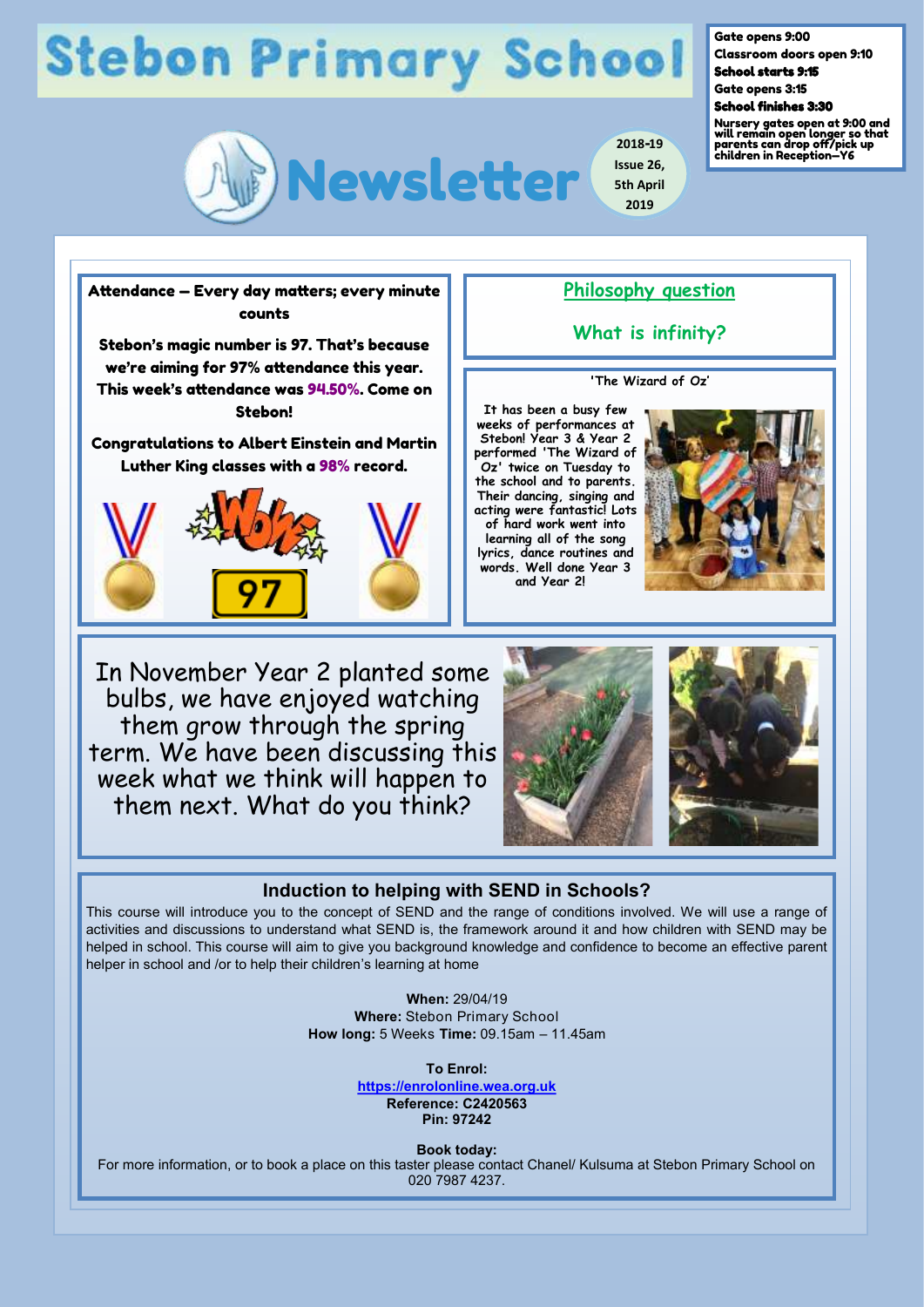# **Stebon Primary School**



**2018-19 Issue 26, 5th April 2019**

Gate opens 9:00

Classroom doors open 9:10 School starts 9:15

Gate opens 3:15

School finishes 3:30

Nursery gates open at 9:00 and will remain open longer so that parents can drop off/pick up children in Reception—Y6

## **'The Aristocats'**

Congratulations to our amazing year 5 students who performed their Disney Musicals in Schools production of 'The Aristocats' to a big audience at Bow School with Marion Richardson School on Friday. What a performance!